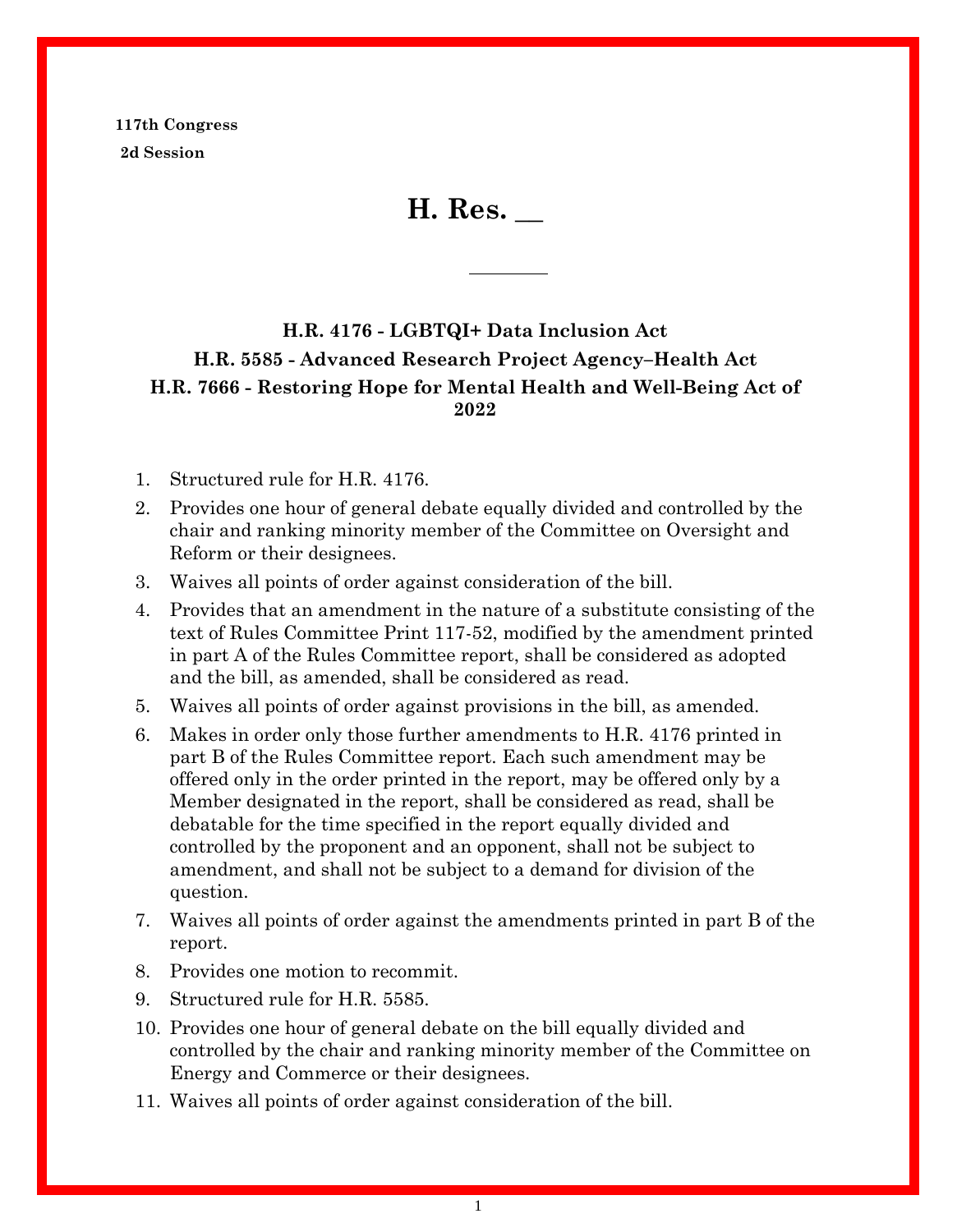- 12. Provides that the amendment in the nature of a substitute recommended by the Committee on Energy and Commerce now printed in the bill shall be considered as adopted and the bill, as amended, shall be considered as read.
- 13. Waives all points of order against provisions in the bill, as amended.
- 14. Makes in order the further amendment to H.R. 5585 printed in part C of the Rules Committee report, if offered by the Member designated in the report, which shall be considered as read, shall be debatable for the time specified in the report equally divided and controlled by the proponent and an opponent, and shall not be subject to a demand for division of the question.
- 15. Waives all points of order against the amendment printed in part C of the Rules Committee report.
- 16. Provides one motion to recommit.
- 17. Structured rule for H.R. 7666.
- 18. Provides one hour of general debate on the bill equally divided and controlled by the chair and ranking minority member of the Committee on Energy and Commerce or their designees.
- 19. Waives all points of order against consideration of the bill.
- 20. Provides that an amendment in the nature of a substitute consisting of the text of Rules Committee Print 117-51, modified by the amendment printed in part D of the Rules Committee report, shall be considered as adopted and the bill, as amended, shall be considered as read.
- 21. Waives all points of order against provisions in the bill, as amended.
- 22. Provides that following debate, each further amendment printed in part E of the Rules Committee report not earlier considered as part of amendments en bloc pursuant to section 6 shall be considered only in the order printed in the report, may be offered only by a Member designated in the report, shall be considered as read, shall be debatable for the time specified in the report equally divided and controlled by the proponent and an opponent, may be withdrawn by the proponent at any time before the question is put thereon, shall not be subject to amendment, and shall not be subject to a demand for division of the question.
- 23. Section 6 provides that at any time after debate the chair of the Committee on Energy and Commerce or his designee may offer amendments en bloc consisting of further amendments printed in part E of the Rules Committee report not earlier disposed of. Amendments en bloc shall be considered as read, shall be debatable for 20 minutes equally divided and controlled by the chair and ranking minority member of the Committee on Energy and Commerce or their designees, shall not be subject to amendment, and shall not be subject to a demand for division of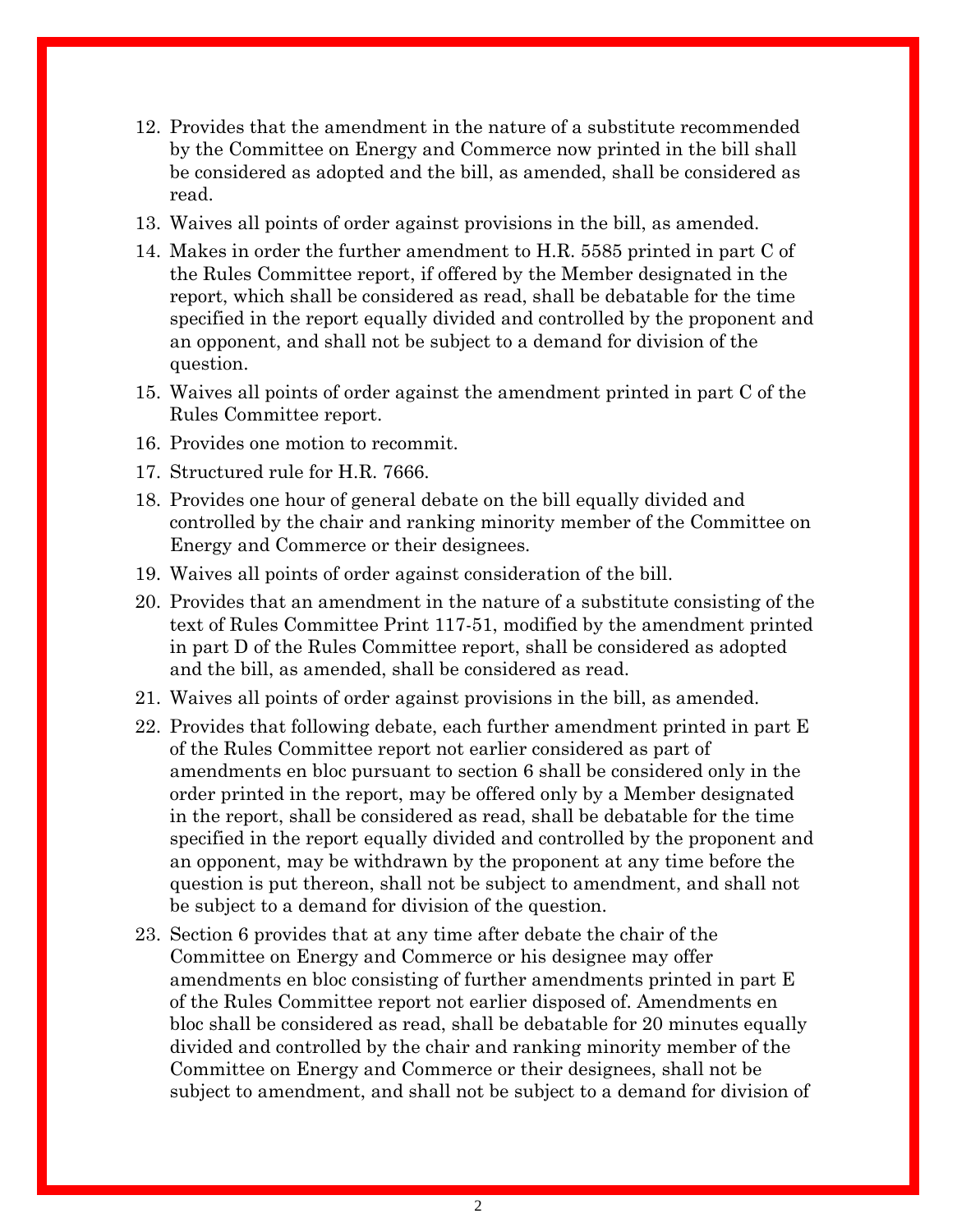the question.

- 24. Waives all points of order against the amendments printed in part E of the report and amendments en bloc described in section 6 of the resolution.
- 25. Provides one motion to recommit.
- 26. Provides that House Resolution 188, agreed to March 8, 2021 (as most recently amended by House Resolution 1170, agreed to June 14, 2022), is amended by striking "June 22, 2022" each place it appears and inserting (in each instance) "July 13, 2022".
- 27. Provides that proceedings may be postponed through July 15, 2022, on measures that were the object of motions to suspend the rules on the legislative days of June 21, 2022, June 22, 2022, June 23, 2022, or June 24, 2022, and on which the yeas and nays were ordered.

#### **RESOLUTION**

*Resolved,* That upon adoption of this resolution it shall be in order to consider in the House the bill (H.R. 4176) to improve Federal population surveys by requiring the collection of voluntary, self-disclosed information on sexual orientation and gender identity in certain surveys, and for other purposes. All points of order against consideration of the bill are waived. In lieu of the amendment in the nature of a substitute recommended by the Committee on Oversight and Reform now printed in the bill, an amendment in the nature of a substitute consisting of the text of Rules Committee Print 117–52, modified by the amendment printed in part A of the report of the Committee on Rules accompanying this resolution, shall be considered as adopted. The bill, as amended, shall be considered as read. All points of order against provisions in the bill, as amended, are waived. The previous question shall be considered as ordered on the bill, as amended, and on any further amendment thereto, to final passage without intervening motion except: (1) one hour of debate equally divided and controlled by the chair and ranking minority member of the Committee on Oversight and Reform or their respective designees; (2) the further amendments described in section 2 of this resolution; and (3) one motion to recommit.

Sec. 2. After debate pursuant to the first section of this resolution, each further amendment printed in part B of the report of the Committee on Rules shall be considered only in the order printed in the report, may be offered only by a Member designated in the report, shall be considered as read, shall be debatable for the time specified in the report equally divided and controlled by the proponent and an opponent, may be withdrawn by the proponent at any time before the question is put thereon, shall not be subject to amendment, and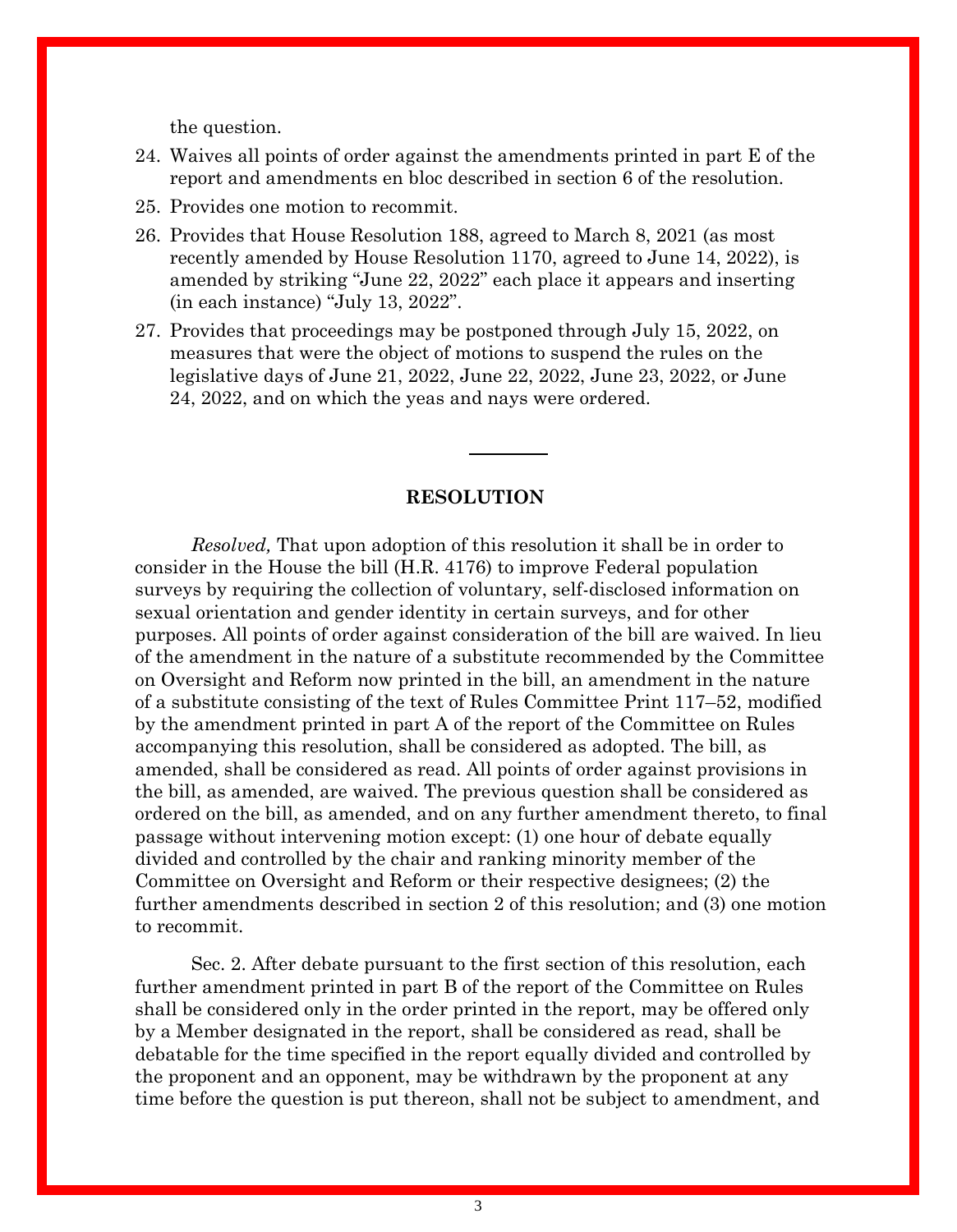shall not be subject to a demand for division of the question. All points of order against the further amendments printed in part B of the report of the Committee on Rules are waived.

Sec. 3. Upon adoption of this resolution it shall be in order to consider in the House the bill (H.R. 5585) to establish the Advanced Research Projects Agency-Health, and for other purposes. All points of order against consideration of the bill are waived. The amendment in the nature of a substitute recommended by the Committee on Energy and Commerce now printed in the bill shall be considered as adopted. The bill, as amended, shall be considered as read. All points of order against provisions in the bill, as amended, are waived. The previous question shall be considered as ordered on the bill, as amended, and on any amendment thereto, to final passage without intervening motion except: (1) one hour of debate equally divided and controlled by the chair and ranking minority member of the Committee on Energy and Commerce or their respective designees; (2) the further amendment printed in part C of the report of the Committee on Rules accompanying this resolution, if offered by the Member designated in the report, which shall be in order without intervention of any point of order, shall be considered as read, shall be separately debatable for the time specified in the report equally divided and controlled by the proponent and an opponent, and shall not be subject to a demand for division of the question; and (3) one motion to recommit.

Sec. 4. Upon adoption of this resolution it shall be in order to consider in the House the bill (H.R. 7666) to amend the Public Health Service Act to reauthorize certain programs relating to mental health and substance use disorders, and for other purposes. All points of order against consideration of the bill are waived. In lieu of the amendment in the nature of a substitute recommended by the Committee on Energy and Commerce now printed in the bill, an amendment in the nature of a substitute consisting of the text of Rules Committee Print 117–51, modified by the amendment printed in part D of the report of the Committee on Rules accompanying this resolution, shall be considered as adopted. The bill, as amended, shall be considered as read. All points of order against provisions in the bill, as amended, are waived. The previous question shall be considered as ordered on the bill, as amended, and on any further amendment thereto, to final passage without intervening motion except: (1) one hour of debate equally divided and controlled by the chair and ranking minority member of the Committee on Energy and Commerce or their respective designees; (2) the further amendments described in section 5 of this resolution; (3) the amendments en bloc described in section 6 of this resolution; and (4) one motion to recommit.

Sec. 5. After debate pursuant to section 4 of this resolution, each further amendment printed in part E of the report of the Committee on Rules not earlier considered as part of amendments en bloc pursuant to section 6 of this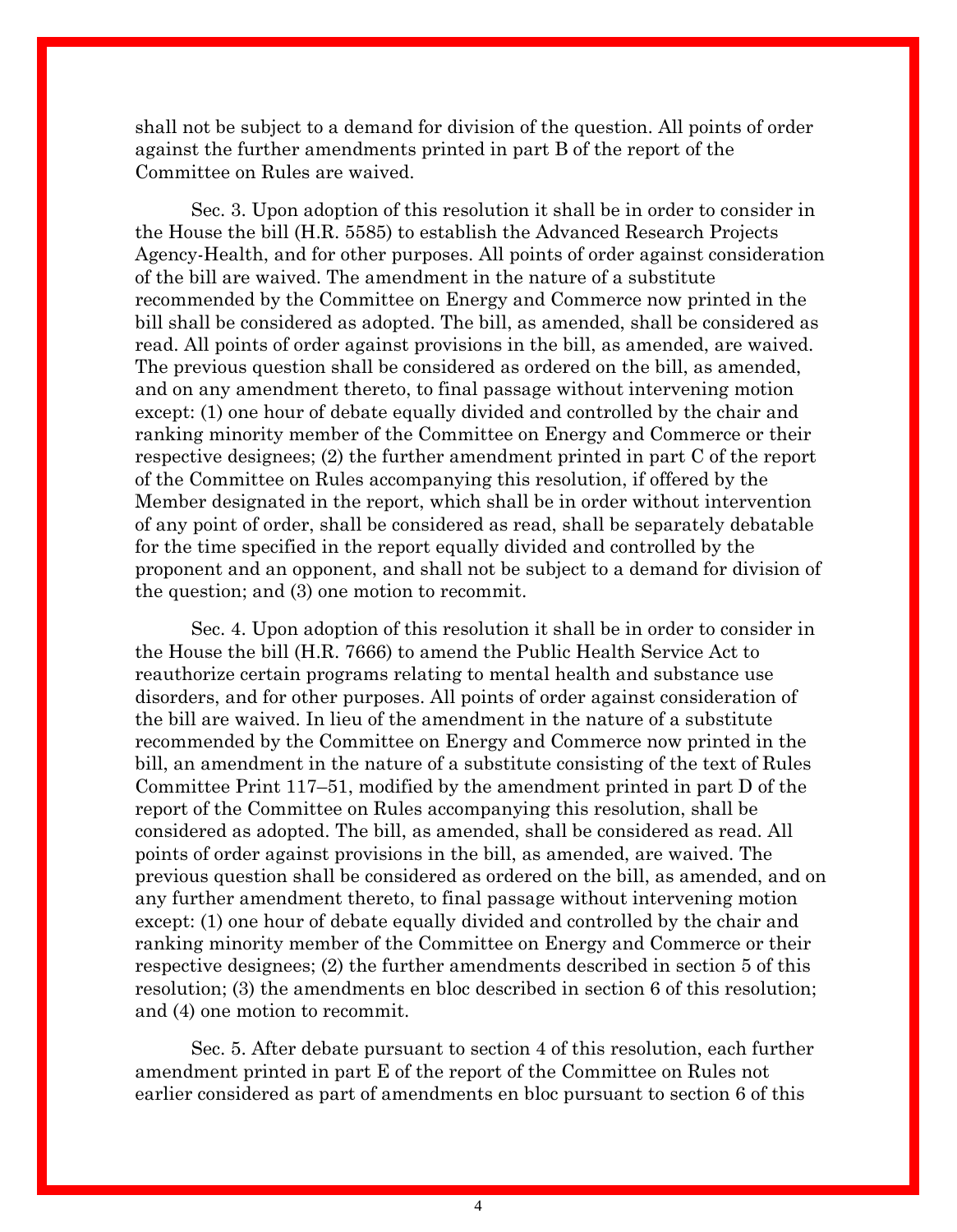resolution shall be considered only in the order printed in the report, may be offered only by a Member designated in the report, shall be considered as read, shall be debatable for the time specified in the report equally divided and controlled by the proponent and an opponent, may be withdrawn by the proponent at any time before the question is put thereon, shall not be subject to amendment, and shall not be subject to a demand for division of the question.

Sec. 6. It shall be in order at any time after debate pursuant to section 4 of this resolution for the chair of the Committee on Energy and Commerce or his designee to offer amendments en bloc consisting of further amendments printed in part E of the report of the Committee on Rules accompanying this resolution not earlier disposed of. Amendments en bloc offered pursuant to this section shall be considered as read, shall be debatable for 20 minutes equally divided and controlled by the chair and ranking minority member of the Committee on Energy and Commerce or their respective designees, shall not be subject to amendment, and shall not be subject to a demand for division of the question.

Sec. 7. All points of order against the further amendments printed in part E of the report of the Committee on Rules or amendments en bloc described in section 6 of this resolution are waived.

Sec. 8. House Resolution 188, agreed to March 8, 2021 (as most recently amended by House Resolution 1170, agreed to June 14, 2022), is amended by striking "June 22, 2022" each place it appears and inserting (in each instance) "July 13, 2022".

Sec. 9. Notwithstanding clause 8 of rule XX, further proceedings on a vote by the yeas and nays on the question of adoption of a motion that the House suspend the rules offered on the legislative day of June 21, 2022, June 22, 2022, June 23, 2022, or June 24, 2022, may be postponed through the legislative day of July 15, 2022.

## **SUMMARY OF AMENDMENT TO H.R. 4176 IN PART A PROPOSED TO BE CONSIDERED AS ADOPTED**

#### **Sponsor # Description**

**[1. Maloney,](https://amendments-rules.house.gov/amendments/MA%20for%204176220617090906313.pdf)  [Carolyn \(NY\)](https://amendments-rules.house.gov/amendments/MA%20for%204176220617090906313.pdf)**

#13 **(LATE) (MANAGER'S)** Adds a finding and makes technical and conforming changes to the bill.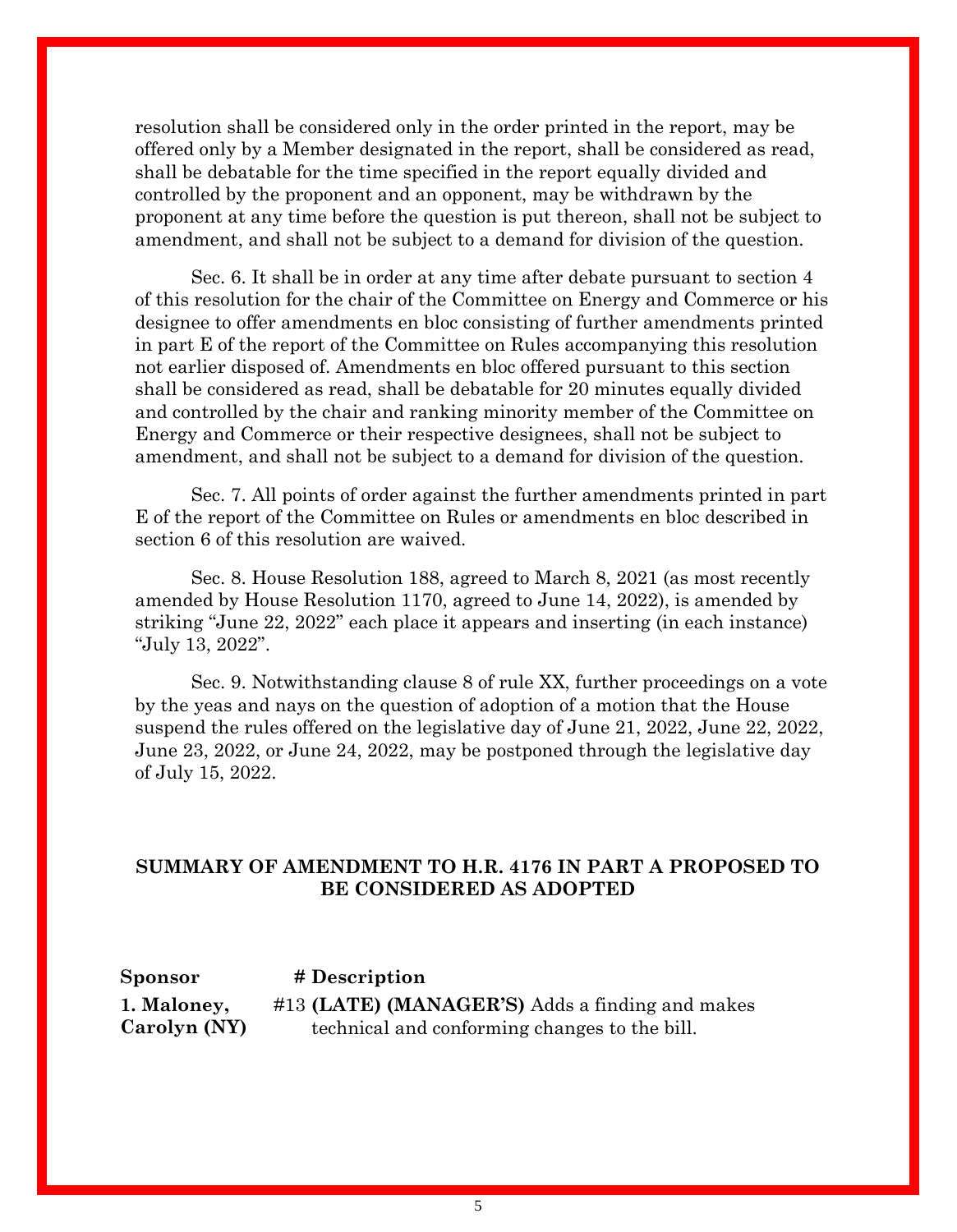# **SUMMARY OF AMENDMENTS TO H.R. 4176 IN PART B PROPOSED TO BE MADE IN ORDER**

(summaries derived from information provided by sponsors)

| Sponsor                  | # Description                                                                                                                                                                                                                                                                                                                      | <b>Debate</b><br>Time  |
|--------------------------|------------------------------------------------------------------------------------------------------------------------------------------------------------------------------------------------------------------------------------------------------------------------------------------------------------------------------------|------------------------|
| 1. Jackson<br>Lee (TX)   | #7 (REVISED) Requires a report to Congress<br>from the Comptroller General about the<br>impact of the implementation of this Act on<br>the provision of services to persons according<br>to their gender identity, sexual orientation,<br>and variations in sex characteristics.                                                   | $(10 \text{ minutes})$ |
| 2. Maloney,<br>Sean (NY) | #11 Clarifies that when applicable, federal surveys (10 minutes)<br>should gather information from a<br>knowledgeable proxy of a deceased LGBTQI+<br>individual.                                                                                                                                                                   |                        |
| 3. Tlaib (MI)            | #1 Requires agencies collecting information<br>through a covered survey to establish data<br>standards and protocols for anonymizing data<br>collected and destroying personally-<br>identifiable information at the appropriate<br>time, which cannot be later than 3 years after<br>the date that the information was collected. | $(10 \text{ minutes})$ |

# **SUMMARY OF AMENDMENT TO H.R. 5585 IN PART C PROPOSED TO BE MADE IN ORDER**

(summaries derived from information provided by sponsors)

| <b>Sponsor</b>                    | # Description                                                                                                                                                                                                                                                                           | Debate<br>Time |
|-----------------------------------|-----------------------------------------------------------------------------------------------------------------------------------------------------------------------------------------------------------------------------------------------------------------------------------------|----------------|
| 1. Eshoo $(CA)$ ,<br>Guthrie (KY) | #1 (REVISED) Clarifies organizational structure (10 minutes)<br>of offices within ARPA-H, limits the amount of<br>administrative funding that may be used to<br>operate ARPA-H to 15%, removes the<br>requirement of Senate confirmation of<br>Director, and clarifies ARPA-H's leasing |                |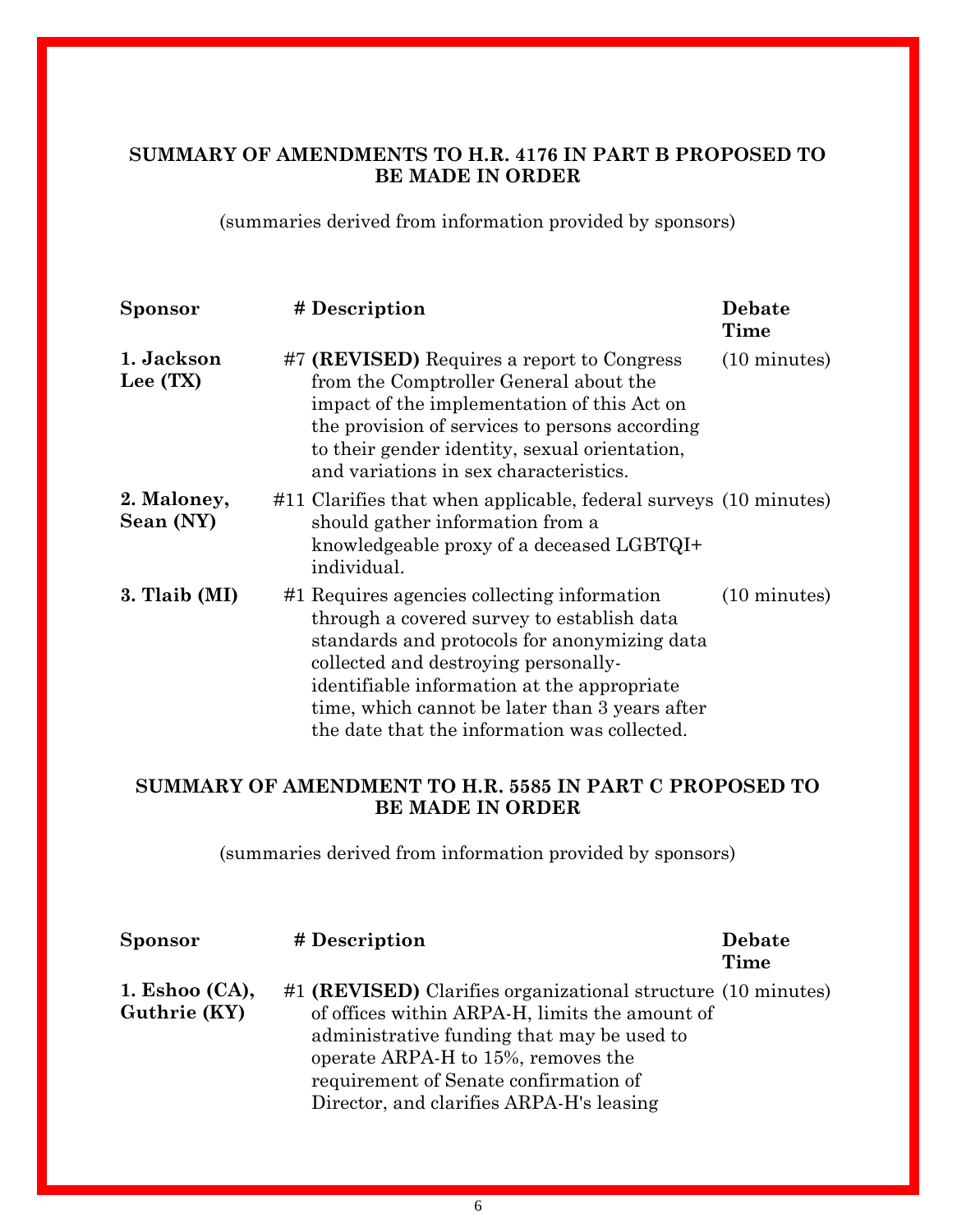authority.

## **SUMMARY OF AMENDMENT TO H.R. 7666 IN PART D PROPOSED TO BE CONSIDERED AS ADOPTED**

**Sponsor # Description [1. Pallone](https://amendments-rules.house.gov/amendments/h7666-fld-managers_03_xml%20(002)220621134436378.pdf)  [\(NJ\),](https://amendments-rules.house.gov/amendments/h7666-fld-managers_03_xml%20(002)220621134436378.pdf)  [McMorris](https://amendments-rules.house.gov/amendments/h7666-fld-managers_03_xml%20(002)220621134436378.pdf)  [Rodgers \(WA\)](https://amendments-rules.house.gov/amendments/h7666-fld-managers_03_xml%20(002)220621134436378.pdf)** #49 **(LATE) (REVISED) (MANAGER'S)** Makes technical changes and adds provisions from H.R. 7233 as reported out of the Committee on Energy and Commerce. Includes provisions to increase transparency of pharmacy benefit managers for plan sponsors related to prescription drug spending and requires NIH to examine the effects of modern technology and multimedia on youth.

### **SUMMARY OF AMENDMENTS TO H.R. 7666 IN PART E PROPOSED TO BE MADE IN ORDER**

(summaries derived from information provided by sponsors)

| <b>Sponsor</b>                                                                                     | # Description                                                                                                                                                                                                                                                                                                                                                                                                                                                                                                                | <b>Debate</b><br>Time  |
|----------------------------------------------------------------------------------------------------|------------------------------------------------------------------------------------------------------------------------------------------------------------------------------------------------------------------------------------------------------------------------------------------------------------------------------------------------------------------------------------------------------------------------------------------------------------------------------------------------------------------------------|------------------------|
| $1.$ Bera $(CA)$ ,<br>Fitzpatrick<br>(PA)                                                          | #1 (REVISED) Adds the House passed Helping<br>Emergency Responders Overcome (HERO)<br>Act, which establishes a series of programs<br>relating to the behavioral health of law<br>enforcement officers, first responders, 9-1-1<br>operators, and other public safety officers and<br>health care providers.                                                                                                                                                                                                                  | $(10 \text{ minutes})$ |
| 2. Davis,<br>Rodney (IL),<br>Bilirakis (FL),<br>O'Halleran<br>(AZ), Wagner<br>(MO), Kuster<br>(NH) | #14 Adds the text of HR 2355, the Opioid<br>Prescription Verification Act of 2021, which<br>encourages the expanded use of electronic<br>prescribing for opioids similar to the mandate<br>for Medicare Part D opioid prescriptions under<br>current law. Incentivize states to maintain<br>and fully utilize prescription drug monitoring<br>programs (PDMP) and requires the U.S.<br>Department of Health and Human Services<br>(HHS) to work with the CDC, DEA, and FDA<br>to offer materials and guidance to pharmacists | $(10 \text{ minutes})$ |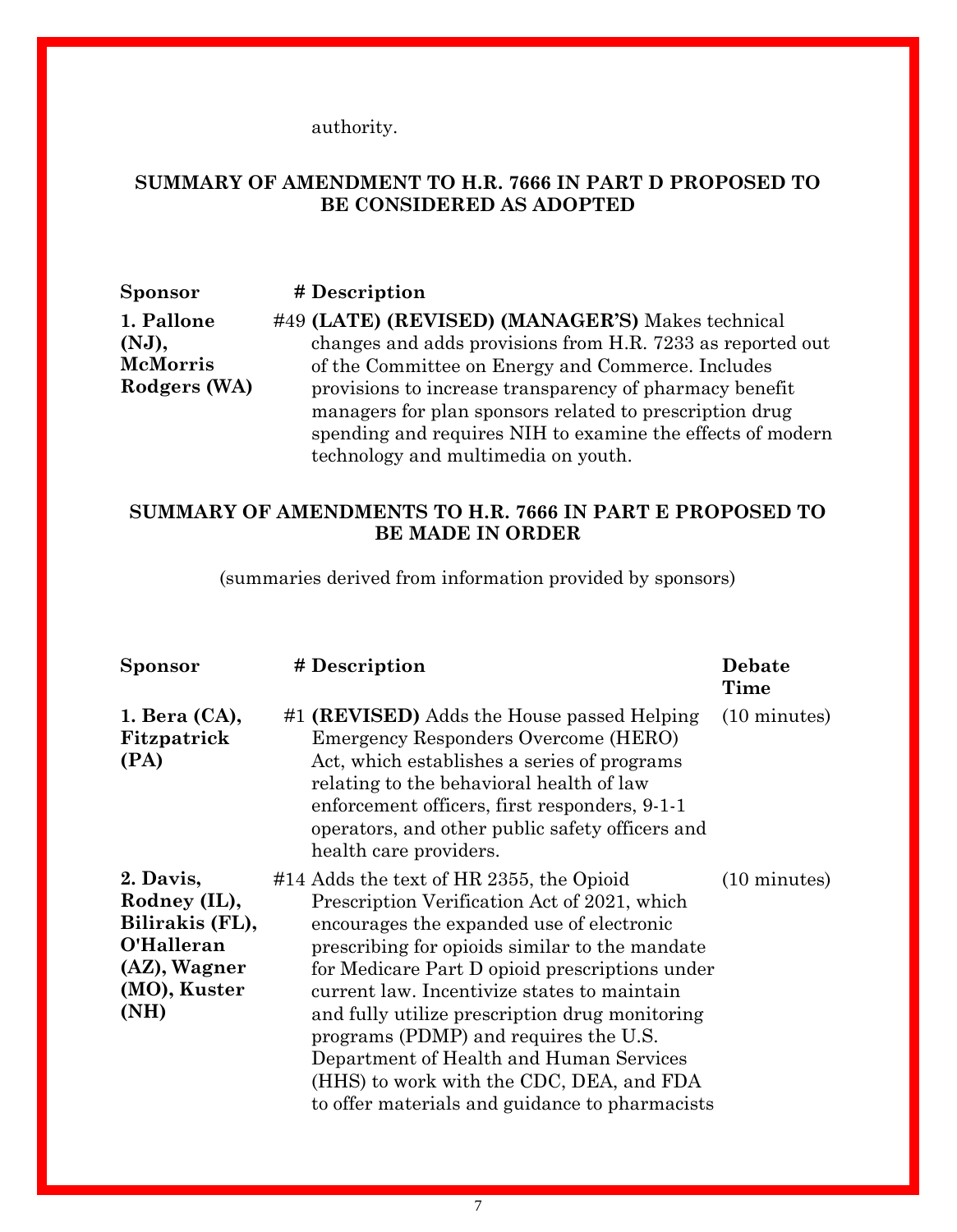|                                                                                                                                    | on how to verify the identity patients to help<br>facilitate safe and responsible opioid<br>prescriptions.                                                                                                                                                                                                                                                                          |                        |
|------------------------------------------------------------------------------------------------------------------------------------|-------------------------------------------------------------------------------------------------------------------------------------------------------------------------------------------------------------------------------------------------------------------------------------------------------------------------------------------------------------------------------------|------------------------|
| 3. Dean (PA),<br>Spartz (IN),<br>Scanlon (PA),<br>Fitzpatrick<br>(PA)                                                              | #10 Increases the time limit for health care<br>providers to use and hold long-acting<br>injectable (LAI) buprenorphine, if received<br>through a specialty pharmacy, from 14 to 60<br>days.                                                                                                                                                                                        | $(10 \text{ minutes})$ |
| 4. Demings<br>(FL)                                                                                                                 | #8 (REVISED) Requires a report on the<br>available mental health and stress related<br>resources or programs that are available to<br>law enforcement officers. The report shall<br>include additional legislative tools and<br>authorities that may be helpful or necessary to<br>assist in assessing, monitoring, and improving<br>the mental health of law enforcement officers. | $(10 \text{ minutes})$ |
| 5. Feenstra<br>(IA)                                                                                                                | #45 (LATE) Requires the Behavioral Health<br>Crisis Coordinating Office to include the<br>Veterans Crisis Line as an entity to provide<br>rapid post-crisis follow-up care.                                                                                                                                                                                                         | $(10 \text{ minutes})$ |
| 6. Ferguson<br>(GA), Burgess<br>(TX), Pappas<br>(NH), Carter,<br>Buddy (GA),<br>Costa (CA),<br>Fitzpatrick<br>(PA), McBath<br>(GA) | #34 Requires the Department of Health and<br>Human Services (HHS) to develop best<br>practices for establishing behavioral<br>intervention teams in educational settings.                                                                                                                                                                                                           | $(10 \text{ minutes})$ |
| 7. Gottheimer<br>(NJ)                                                                                                              | #28 Includes veterans as an eligible group for<br>mental health and substance abuse care.                                                                                                                                                                                                                                                                                           | $(10 \text{ minutes})$ |
| 8. Griffith<br>(VA)                                                                                                                | #47 (LATE) (REVISED) Sets January 1, 2024 as (10 minutes)<br>date of applicability for Sec. 262 to allow<br>states time to review and update state law, if<br>desired.                                                                                                                                                                                                              |                        |
| 9. Joyce,<br>David (OH)                                                                                                            | #31 Requires the Department of Defense to carry<br>out a two-year pilot program aimed at<br>preventing suicides amongst active duty<br>members of the Armed Forces by pre-<br>downloading resources onto smart devices<br>issued to members of the Armed Forces and to<br>provide training on the use of these resources.                                                           | $(10 \text{ minutes})$ |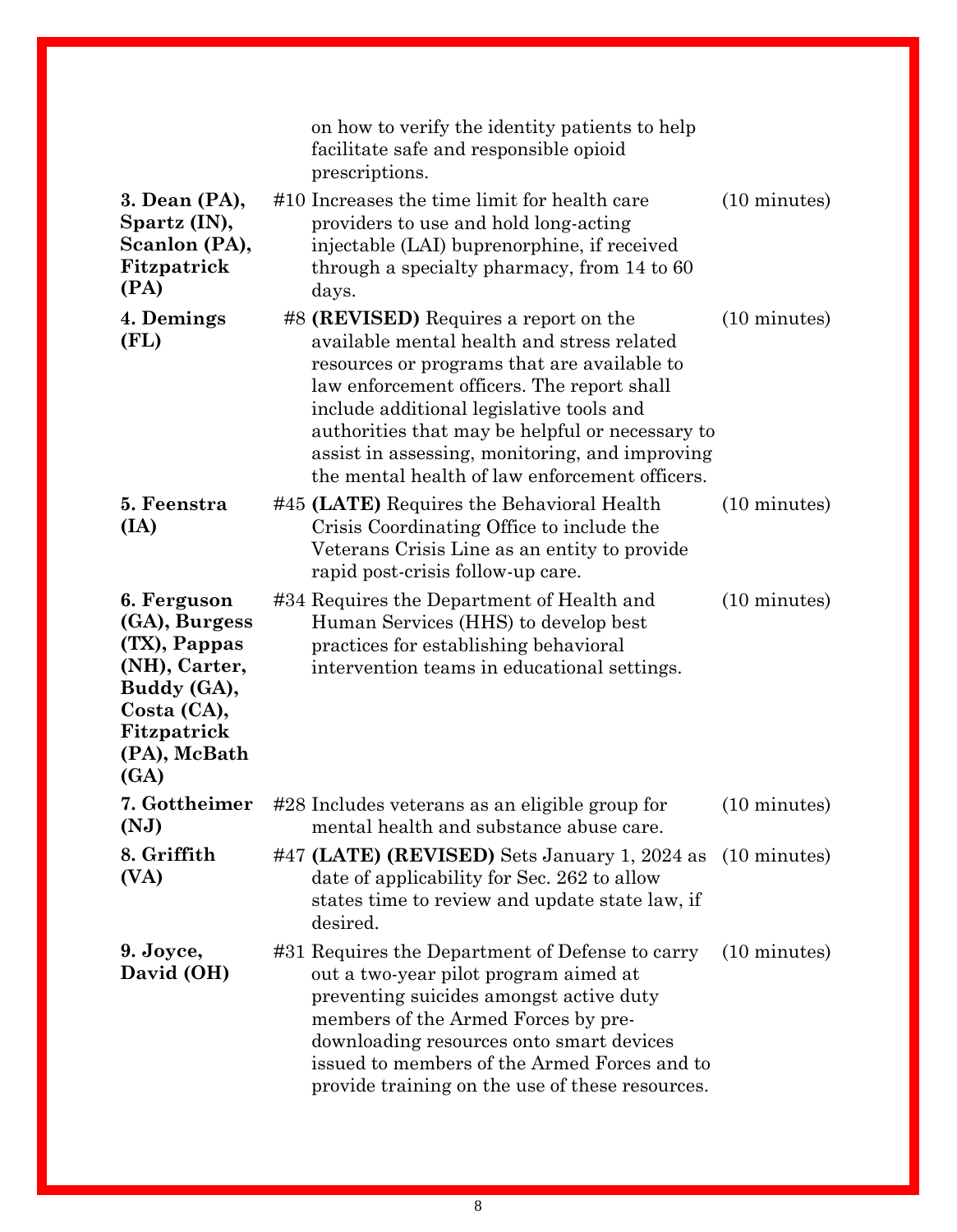| 10. Katko<br>(NY),<br>Napolitano<br>(CA), Beyer<br>(VA), Raskin<br>(MD),<br>Cárdenas<br>(CA),<br>Fitzpatrick<br>(PA) | #19 Adds the House-passed Suicide Prevention<br>Lifeline Improvement Act, which includes<br>enhanced funding for the National Suicide<br>Prevention Lifeline, authorization for HHS to<br>develop and implement an enhanced quality<br>assurance plan for the suicide prevention<br>hotline, improved data sharing with the CDC,<br>and a pilot program for innovative<br>technologies for suicide prevention.                                                              | $(10 \text{ minutes})$ |
|----------------------------------------------------------------------------------------------------------------------|-----------------------------------------------------------------------------------------------------------------------------------------------------------------------------------------------------------------------------------------------------------------------------------------------------------------------------------------------------------------------------------------------------------------------------------------------------------------------------|------------------------|
| 11. Kim (NJ),<br>Davids (KS)                                                                                         | #17 Adds the text of the Synthetic Opioid Danger<br>Awareness Act, which requires HHS to<br>conduct a public education campaign about<br>synthetic opioids (including fentanyl and its<br>analogues), disseminate information about<br>synthetic opioids to health care providers, and<br>develop a training guide and webinar for first<br>responders and other individuals at high risk<br>of exposure to synthetic opioids that details<br>measures to prevent exposure. | $(10 \text{ minutes})$ |
| 12. McKinley<br>(WV), Dingell<br>(MI)                                                                                | #9 Amends the Controlled Substances Act to<br>clarify the process for registrants to exercise<br>due diligence upon discovering a suspicious<br>order.                                                                                                                                                                                                                                                                                                                      | $(10 \text{ minutes})$ |
| 13. Moore (WI)                                                                                                       | #4 Add appropriate state, local, and tribal public<br>officials administering programs that serve<br>low-income pregnant and postpartum<br>individuals to the list of entities that the<br>Secretary should consult with in operating<br>and maintaining the maternal mental health<br>hotline.                                                                                                                                                                             | $(10 \text{ minutes})$ |
| 14. Napolitano<br>(CA), Katko<br>(NY)                                                                                | #15 Revises Project AWARE, which is<br>administered by the Substance Abuse and<br>Mental Health Services Administration, to<br>provide comprehensive school-based mental<br>health services, including screening,<br>treatment, and outreach programs.                                                                                                                                                                                                                      | $(10 \text{ minutes})$ |
| 15. Pressley<br>(MA)                                                                                                 | #26 (REVISED) Requires HHS to administer a<br>report to study rates of suicidal behaviors<br>among children and adolescents with chronic<br>illnesses, including substance use disorders,<br>autoimmune disorders and heritable blood<br>disorders and to submit a report to Congress                                                                                                                                                                                       | $(10 \text{ minutes})$ |